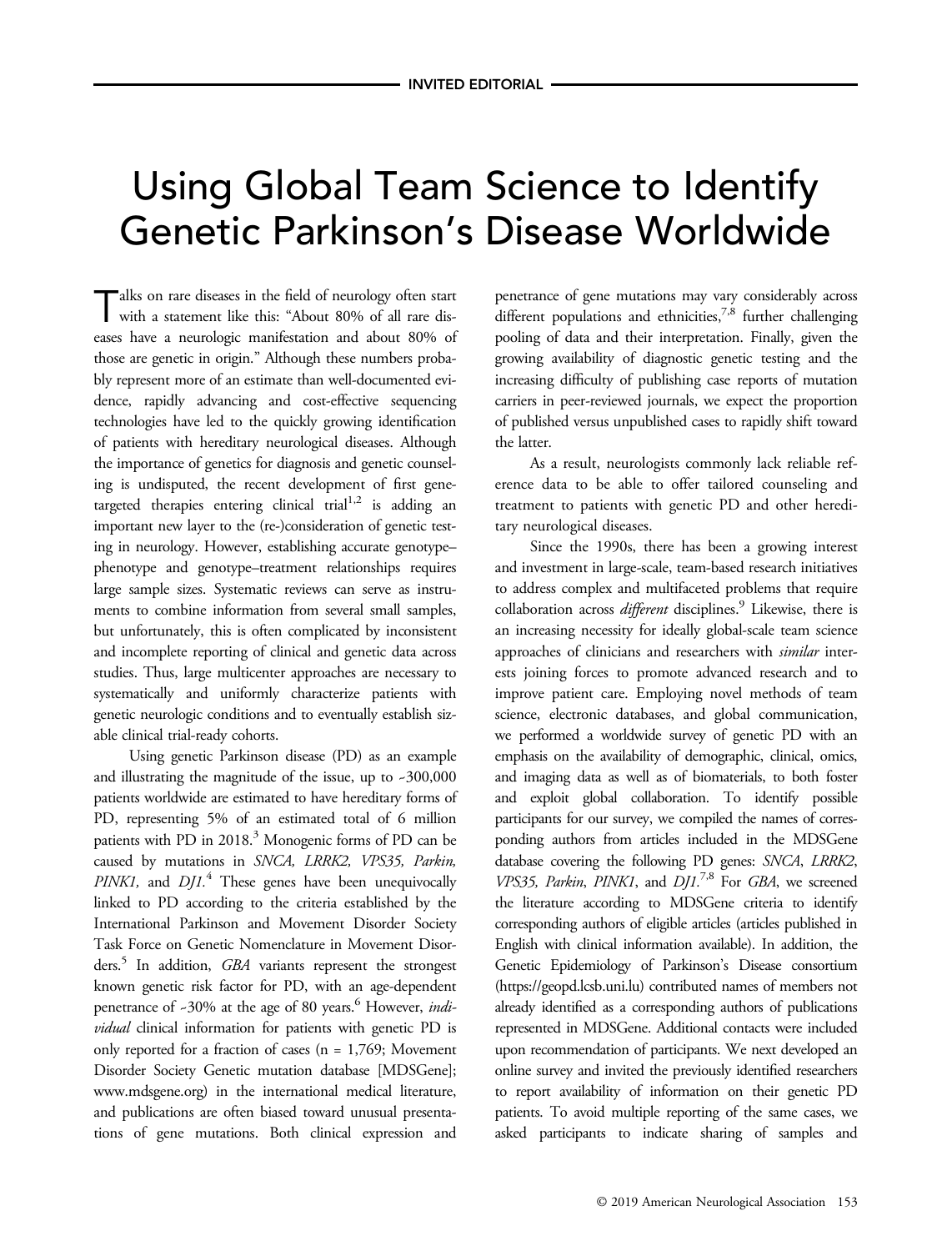encouraged participants from the same center to nominate one person to report all cases or to divide up the cases between reporting researchers. The survey was open for contributions for 5 weeks from March until May 2018. Two rounds of email reminders were sent out after 2 weeks each to enhance the response rate. Participants received no financial compensation for their contribution.

A total of 103 researchers from different centers in 43 countries reported 8,453 PD patients with mutations in PD genes (Fig 1; for more details see Supplementary Table 2). The overall response rate to our invitation was 45%, and 79% of the respondents completed the survey. Of these, 98% indicated their interest in further collaboration, and 45% sent personal emails expressing their interest in contributing further to this project and/or suggesting additional collaborative projects (Fig 2). Reflecting the worldwide distribution of participating centers, the reported patient samples were diverse, including Arab, Asian, Ashkenazi Jewish, Caucasian, Hispanic, Indian, Mennonite, and North African backgrounds. Almost equal numbers of patients  $(n = -3,000)$  were reported to carry mutations in *LRRK2* or a GBA risk allele, followed by pathogenic variants in Parkin  $(n = -1,500)$ , *SNCA* and *PINK1*  $(n = -250 \text{ each})$ , and *DJ1* and  $VPS35$  (n = ~30 each). The total number of reported monogenic PD cases in the present study exceeds published

cases by a factor of 2.6 ( $n = 5,299$  vs  $n = 2,064$  cases [\[www.](http://www.mdsgene.org) [mdsgene.org](http://www.mdsgene.org)], both excluding GBA), indicating that the majority of patients with genetic PD are not reflected in the published literature. Regarding data quality and completeness, information on PD nonmotor signs is particularly scarce in the literature. Even for cognition, published information is available only for about one-third of the cases with monogenic PD [\(www.mdsgene.org](http://www.mdsgene.org)).<sup>7,8</sup> In contrast, our present approach indicates the availability of nonmotor signs in general for two-thirds of the reported cases (Table).

To fill these knowledge gaps, a new collaborative mindset is indispensable. Our worldwide collaborative effort revealed an unprecedented level of data completeness, a paramount prerequisite when aiming to perform meaningful genotype– phenotype correlations and when selecting patients for clinical studies and trials.7,8 Team science of clinicians and researchers in the field of rare neurological diseases will facilitate sharing of expertise, promote new research opportunities, offer a network to foster new training opportunities for young researchers, and advance development of individualized therapies. As a future perspective, collecting very large cohorts of monogenic PD may result in powerful enough datasets to perform meaningful natural history studies of individual monogenic forms as well as modifier studies. These can be modeled after studies performed in well-characterized longitudinal cohorts unselected for genetic



FIGURE 1: Worldwide centers reporting patients with monogenic Parkinson disease (PD) and PD patients with variants in GBA. Please find a detailed list of the participating members of the MJFF Global Genetic Parkinson's Disease Study Group in Supplementary Table 1.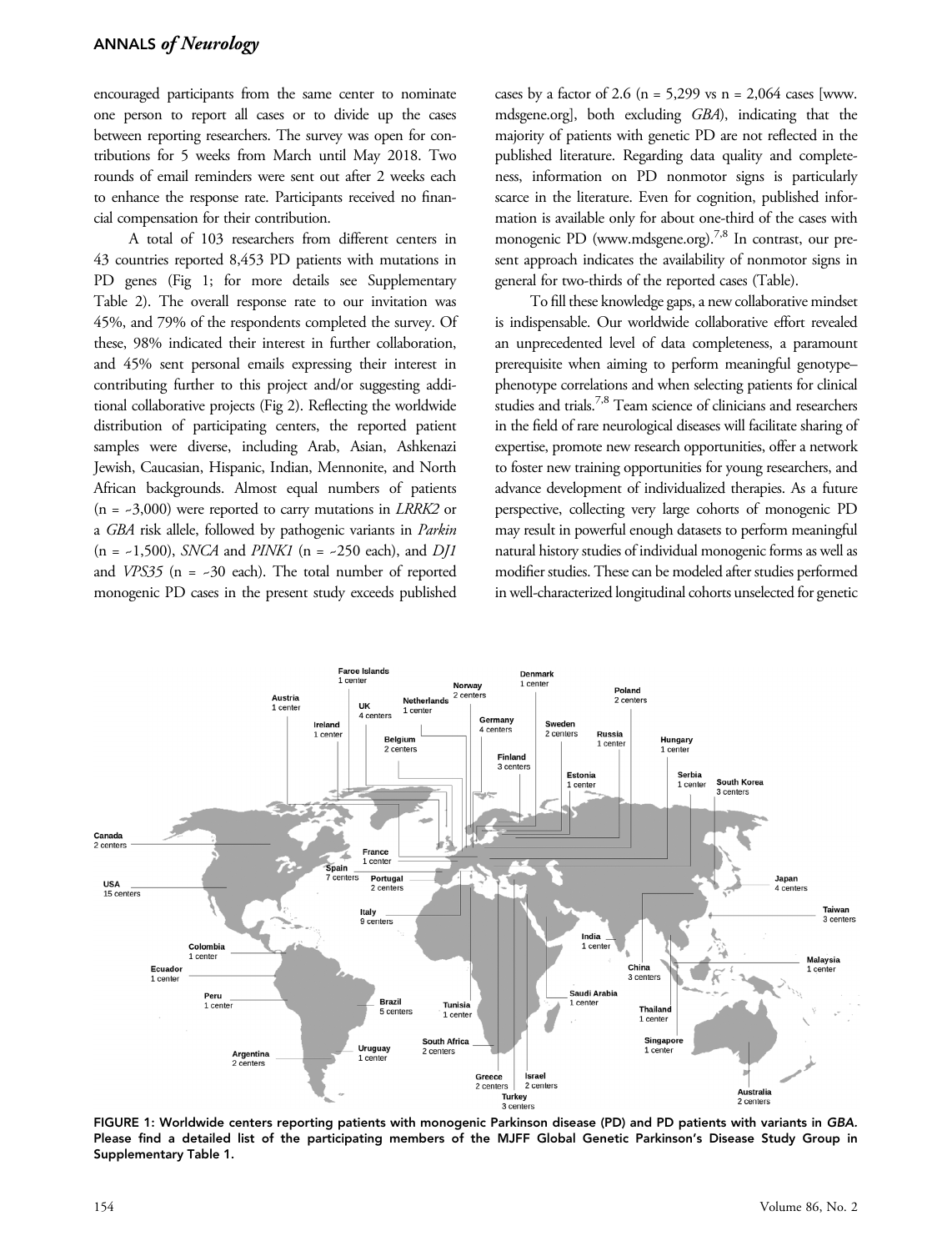

FIGURE 2: Response analysis. Publications on GBA were screened according to the MDSGene protocols.

cause.10 In a similar vein, our approach may be expanded to mutation-negative early onset PD patients with a positive family history to uncover rare novel mutations.

Based on the enthusiastic responses to our survey and the eager willingness to collaborate, we are confident that we have successfully established a team science approach that will specifically enable (1) successfully increasing sample sizes of patients with rare neurological diseases, (2) leveraging neurology expertise globally, and (3) fostering team science among neurologists worldwide.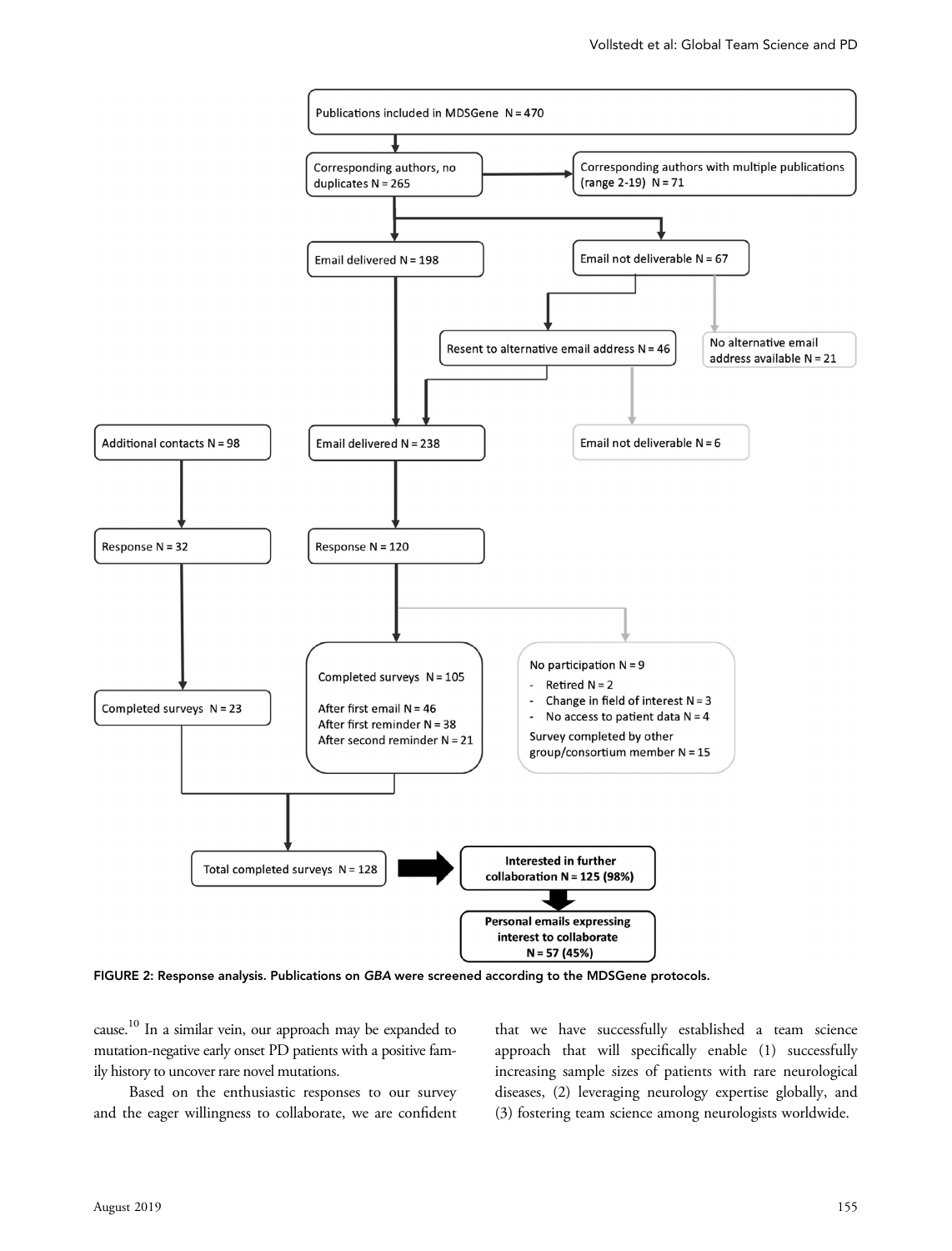| TABLE. Availability of Information |                                                                                                           |
|------------------------------------|-----------------------------------------------------------------------------------------------------------|
| Characteristic                     | <b>Centers Reporting</b><br>Available Information,<br>n (% of total participating<br>centers $[n = 103])$ |
| Age                                | 102 (99%)                                                                                                 |
| Sex                                | 102 (99%)                                                                                                 |
| Ethnicity                          | 101 (98%)                                                                                                 |
| Pedigree                           | 94 (91%)                                                                                                  |
| Age at onset                       | 97 (94%)                                                                                                  |
| <b>UPDRS</b>                       | 68 (66%)                                                                                                  |
| Hoehn & Yahr Scale                 | 75 (73%)                                                                                                  |
| Dopaminergic<br>medications        | 79 (77%)                                                                                                  |
| Nonmotor signs                     | 68 (66%)                                                                                                  |
| Environmental<br>exposures         | 48 (47%)                                                                                                  |
| Lifestyle variables                | 36 (35%)                                                                                                  |
| Treatment response                 | 76 (74%)                                                                                                  |
| Omics data                         | 17 (17%)                                                                                                  |
| Genomics                           | 14 (14%)                                                                                                  |
| Transcriptomics                    | 2(2%)                                                                                                     |
| Proteomics                         | $1(1\%)$                                                                                                  |
| Metabolomics                       | $1(1\%)$                                                                                                  |
| Imaging                            | 38 (37%)                                                                                                  |
| MRI                                | 33 (32%)                                                                                                  |
| SPECT/PET                          | 19 (18%)                                                                                                  |
| <b>TCS</b>                         | 7(7%)                                                                                                     |
| <b>DNA</b>                         | 88 (85%)                                                                                                  |
| RNA                                | 22 (21%)                                                                                                  |
| Serum                              | 28 (27%)                                                                                                  |
| Plasma                             | 26 (25%)                                                                                                  |
| Whole blood                        | 23 (22%)                                                                                                  |
| Cerebrospinal fluid                | 8(8%)                                                                                                     |
| Fibroblasts                        | 12 (12%)                                                                                                  |
| iPSCs                              | 11 (11%)                                                                                                  |
| Brain tissue                       | 11 (11%)                                                                                                  |

The participating centers were asked to report availability of an item if the relating data were available for at least a subset of the reported Parkinson disease patients registered at their center.

iPSC = induced pluripotent stem cell; MRI = magnetic resonance imaging; PET = positron emission tomography; SPECT = single photon emission computed tomography; TCS = transcranial sonography; UPDRS = Unified Parkinson Disease Rating Scale.

## Acknowledgment

This work was supported by the Michael J. Fox Foundation (E.-J.V., C.K.) and the German Research Foundation (FOR2488; M.K., C.K.).

## Author Contributions

E.-J.V. and C.K. were responsible for the conception and design of the study; E.-J.V., C.K., and M.K. conducted the analysis and interpretation of the data; E.-J.V. and C.K. drafted the manuscript; all authors and the members of the MJFF Global Genetic Parkinson's Disease Study Group contributed to the acquisition of data and to the revision of the manuscript.

This editorial was written on behalf of the MJFF Global Genetic Parkinson's Disease Study Group. A full list of all contributing authors can be viewed in Supplementary Table 1.

## Potential Conflicts of Interest

Nothing to report.

#### Eva-Juliane Vollstedt, MD

Institute of Neurogenetics, University of Lübeck, Lübeck, Germany

#### Meike Kasten, MD

Institute of Neurogenetics and Department of Psychiatry, University of Lübeck, Lübeck, Germany

#### Christine Klein, MD

Institute of Neurogenetics, University of Lübeck, Lübeck, Germany

#### MJFF Global Genetic Parkinson's Disease Study Group

### References

- 1. A global study to assess the drug dynamics, efficacy, and safety of GZ/SAR402671 in Parkinson's disease patients carrying a glucocerebrosidase (GBA) gene mutation (MOVES-PD). Available at: [https://clinicaltrials.](https://clinicaltrials.gov/ct2/show/NCT02906020) [gov/ct2/show/NCT02906020.](https://clinicaltrials.gov/ct2/show/NCT02906020) Accessed June 12, 2019.
- 2. Olanow CW, Kordower JH. Targeting α-synuclein as a therapy for Parkinson's disease: the battle begins. Mov Disord 2017;32: 203–207.
- 3. Dorsey ER, Constantinescu R, Thompson JP, et al. Projected number of people with Parkinson disease in the most populous nations, 2005 through 2030. Neurology 2007;68:384–386.
- 4. Domingo A, Klein C. Genetics of Parkinson disease. Handb Clin Neurol 2018;147:211–227.
- 5. Marras C, Lang A, van de Warrenburg BP, et al. Nomenclature of genetic movement disorders: recommendations of the International Parkinson and Movement Disorder Society task force. Mov Disord 2016;31:436–457.